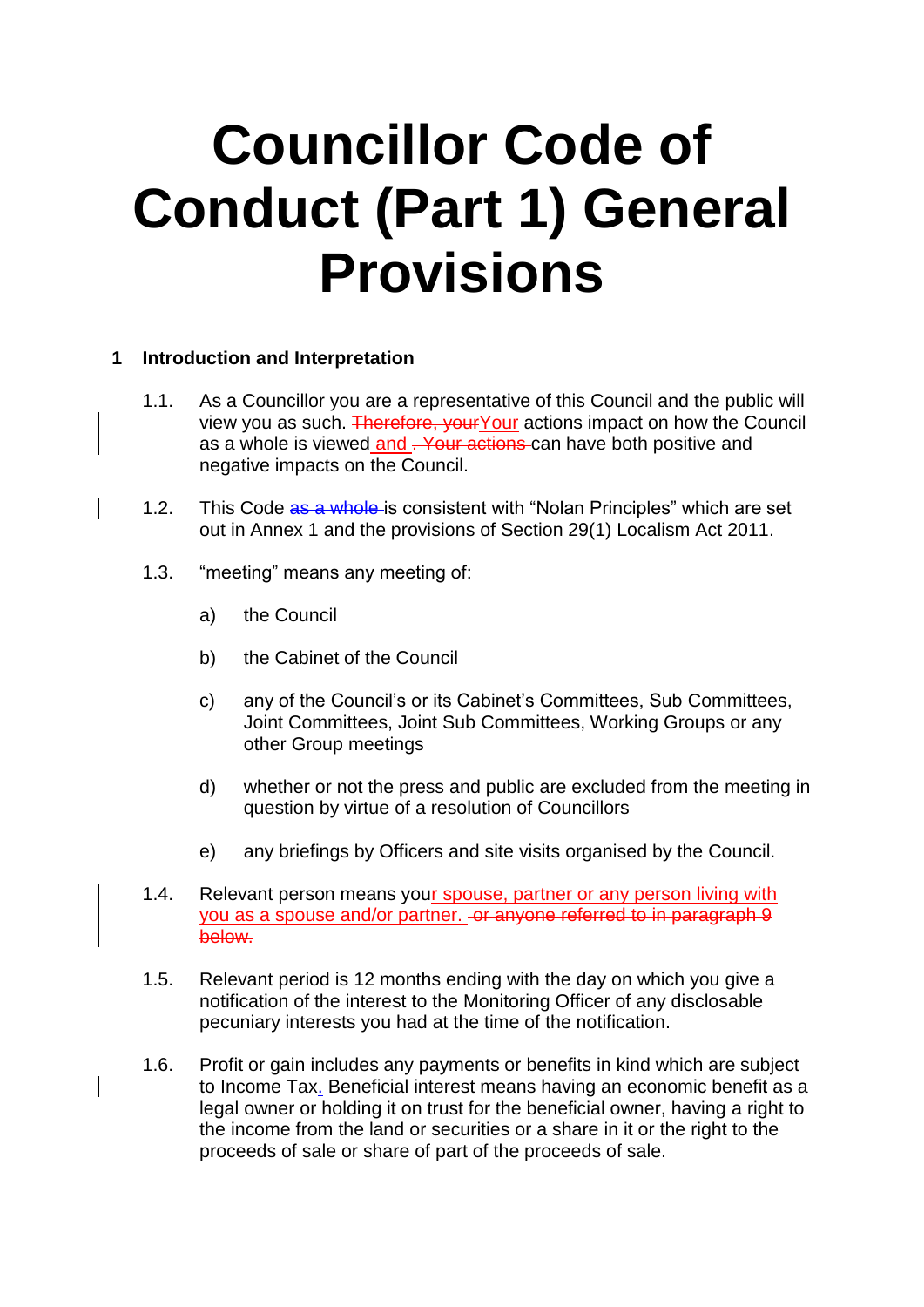- 1.7. Relevant authority means Harlow District Council.
- 1.8. Councillor includes a co-opted member.

### **2 Who Does the Code Apply To?**

- 2.1. This Code applies to all Councillors of Harlow Council. This includes coopted persons.
- 2.2. It is the individual's responsibility to comply with the provisions of this Code.

### **3 What Does the Code Apply to?**

- 3.1. You must comply with this Code whenever you The Code applies to you whenever you are acting in your capacity as a member of the Council, including::
	- a) conduct the business of the Councilat formal meetings of the Council and all of its committees and sub committees
	- b) are acting as a representative of the Council when acting as a representative of the Council.
	- c) in carrying out your functions as a ward councillor
	- d) at meetings with officers
	- e) at site visits
	- $\Theta$ ) when corresponding with the Council other than in a private capacity
- 3.2. This Code has effect in relation to your conduct in your official capacity.
- 3.3.3.2. Where you act as a representative of the Council: The Code does not seek to regulate what you do in your private and personal lives.
	- a) when acting for another Council, you must comply with that other Council's code of conduct
	- b) when acting for another body, you must comply with the Council's code of conduct unless , except and insofar as it conflicts with any other lawful obligations to which that other body may be subject.

## **4 General Obligations**

- 4.1. You must treat others with respect.
- 4.2. You must uphold the law.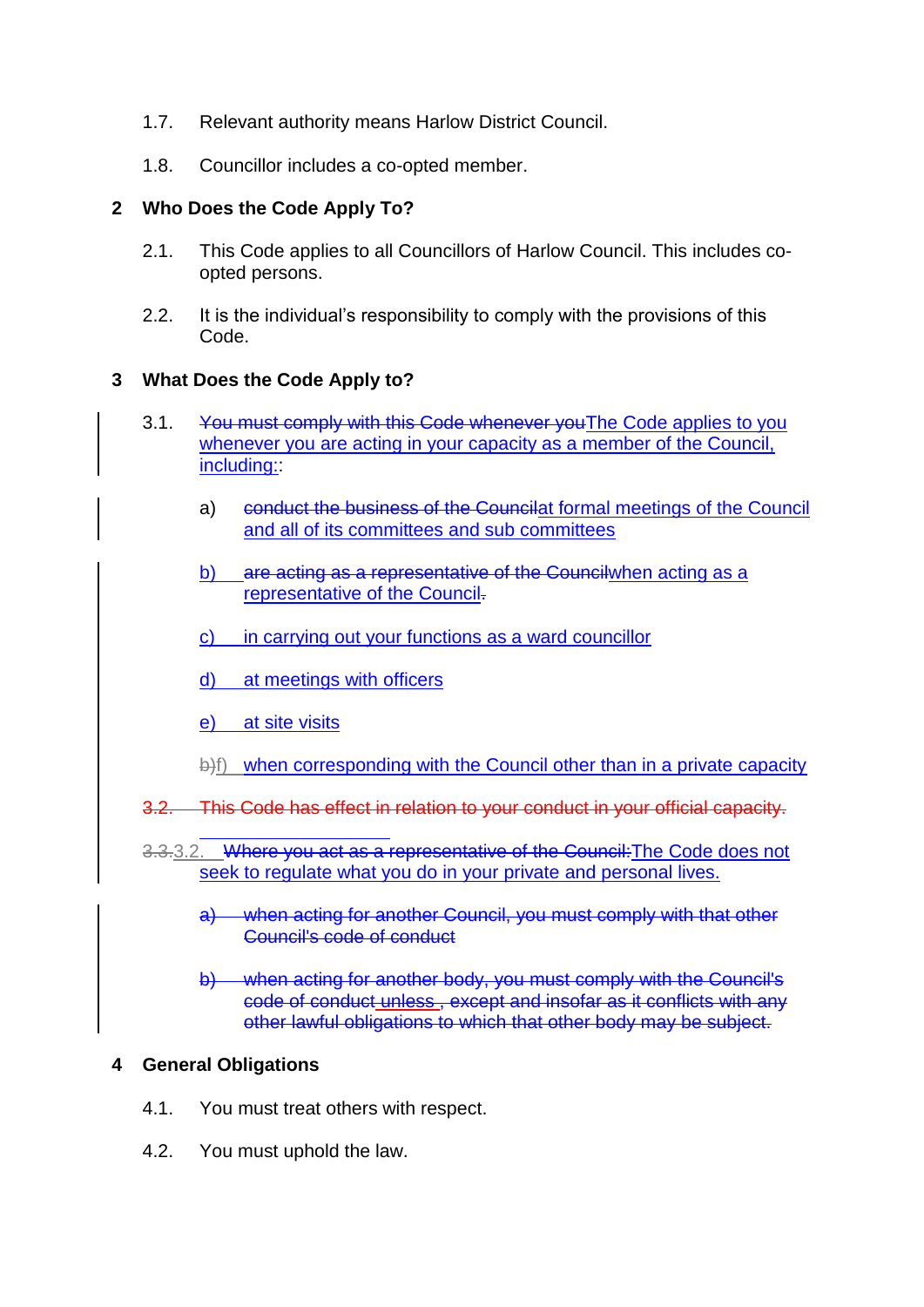- 4.3. You must not:
	- a) do anything which may cause the Council to breach any of the equality enactments
	- b) bully any person
	- c) in relation to an allegation that a Councillor (including yourself) has failed to comply with the Council's Code of Conduct intimidate or attempt to intimidate any person who is or is likely to be:
		- i) a complainant
		- ii) a witness
		- iii) involved in the administration of any investigation or proceedings
	- d) do anything which compromises or is likely to compromise the impartiality of those who work for, or on behalf of, the Council.

### **5 Confidential Information**

- 5.1. You must not disclose information given to you in confidence by anyone. You must also not disclose, or information acquired by you which you believe , or ought reasonably to be aware, is of a confidential nature. The exceptions are, except where:
	- a) you have the consent of a person authorised to give it
	- b) you are required by law to do so
	- c) the disclosure is made to a third party for the purpose of obtaining professional advice provided that the third party agrees not to disclose the information to any other person
	- d) the disclosure is:
		- i) reasonable and in the public interest
		- ii) made in good faith and in compliance with the reasonable requirements of the Council.
- 5.2. You must not prevent another person from gaining access to information to which that person is entitled by law.

### **6 Conferring an Advantage or Disadvantage**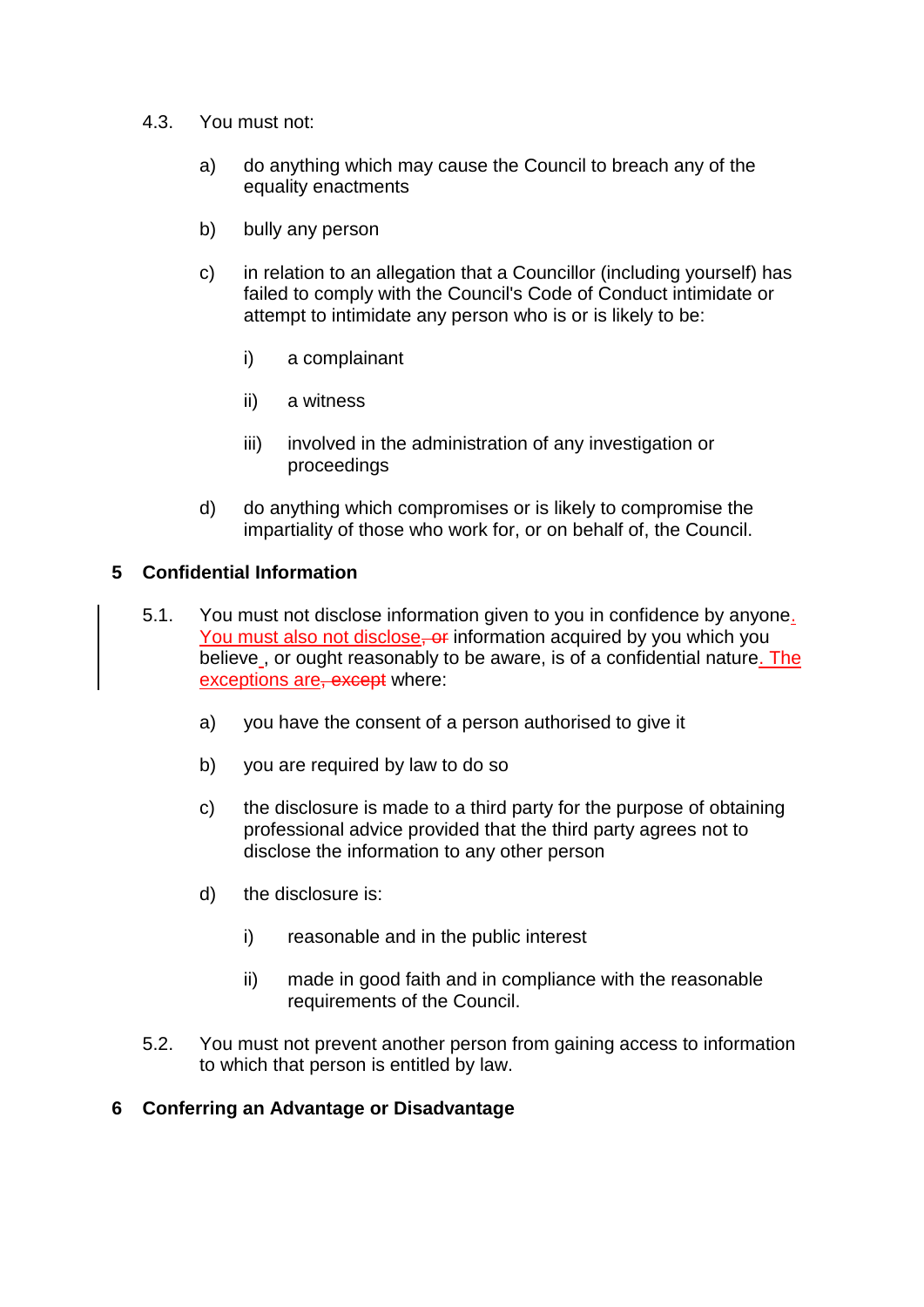- 6.1. You must not use or attempt to use your position as a Councillor improperly to confer on or secure for yourself, or any other person, an advantage or disadvantage.
- 6.2. You must, when using or authorising the use by others of the resources of the Council:
	- a) act in accordance with your Council's reasonable requirements
	- b) ensure that such resources are not used improperly for-political purposes (including party political purposes).
- 6.3. You must have regard to any applicable Local Authority Code of Publicity made under the Local Government Act 1986.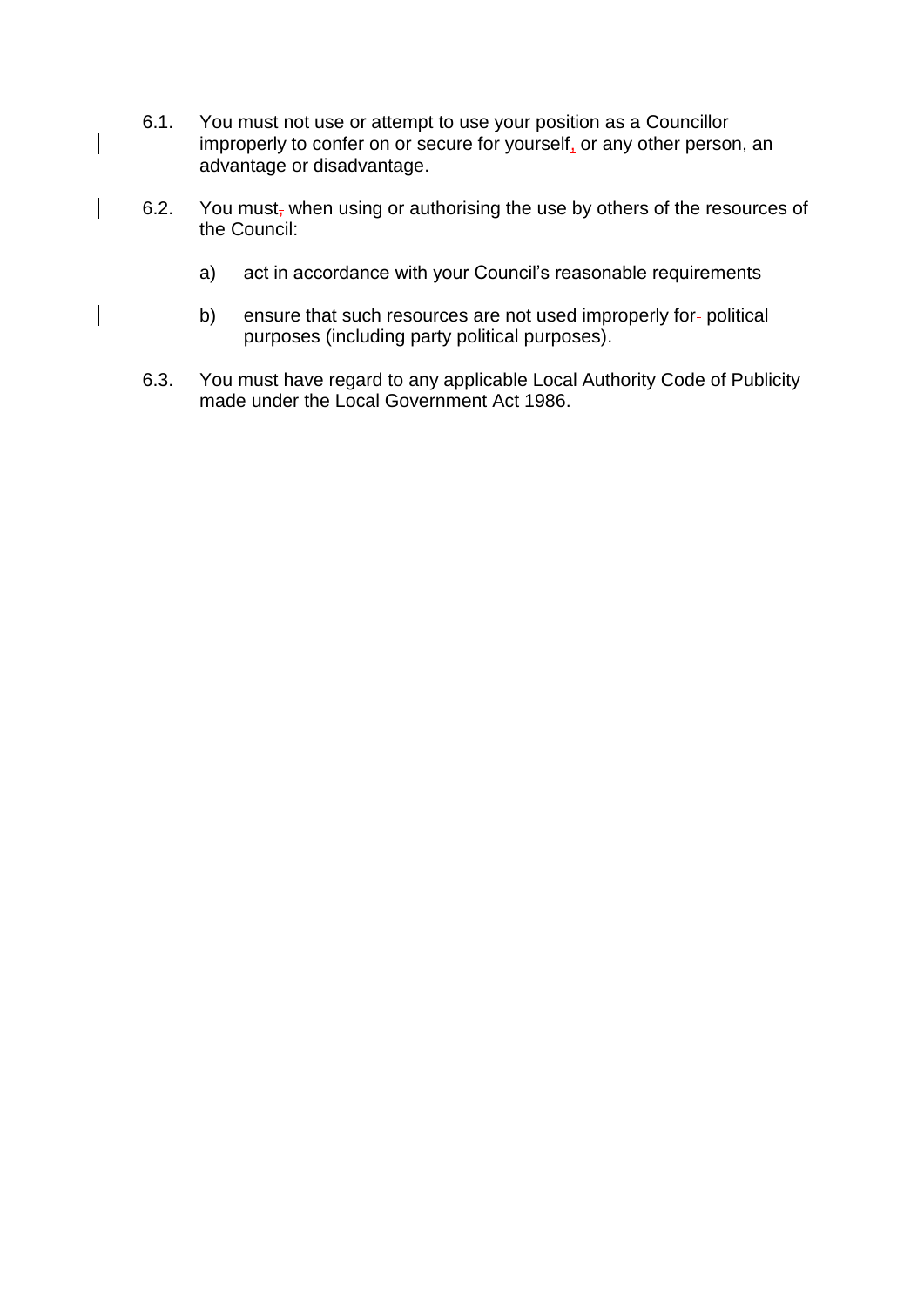# **Councillor Code of Conduct (Part 2) Councillors and Co-opted Persons Interests**

### **7 Disclosable Pecuniary Interests**

- 7.1. You have a disclosable pecuniary interest in any business of the Council if it is of a description set out in  $76.2$  below and is either:
	- a) an interest of yours
	- b) an interest of your spouse,  $\frac{1}{2}$  an interest of your your civil partner,  $\frac{1}{2}$ an interest of a person you are living with as a spouse or civil partner. (known as Relevant Persons).
	- c) And in the case of paragraphs  $76.1$  (b) you are aware that the other person has the interest.
- 7.2. "Disclosable pecuniary interest" are defined by The Relevant Authorities (Disclosable Pecuniary Interest) Regulations 2012 and are:
	- a) any employment, office, trade, profession or vocation carried on by you or a Relevant Person for profit or gain.
	- b) any payment or provision of any other financial benefit (other than from the relevant authority) made or provided within the relevant period in respect of any expenses incurred by you in carrying out duties as a member or towards the election expenses of you. This includes nay payment or financial benefit from a trade union within the meaning of the Trade Union and Labour Relations (Consolidation) Act 1992.
	- c) any contract for goods, services or works which has not been fully discharged between you or a Relevant Person and the Council or a body in which you or they have a beneficial interest.
	- d) any beneficial interest in land which is within the area of the Council.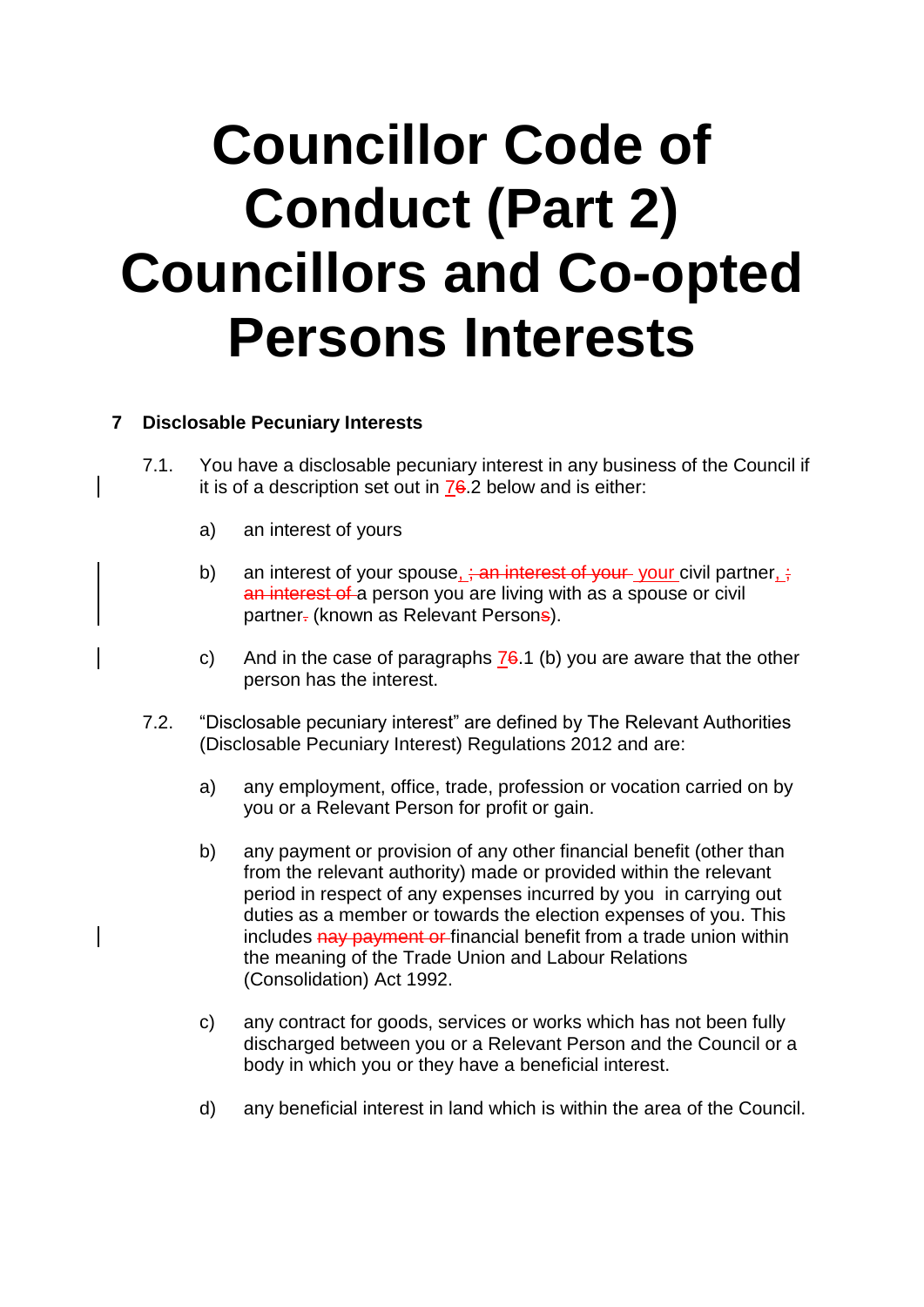- e) a licence of any land in the Council's area (alone or jointly with others) of that you or a Relevant Person occupy for a month or longer.
- f) any tenancy where (to your knowledge):
	- i) the landlord is the Council
	- ii) the tenant is a body in which the you or a Relevant Person has a beneficial interest.
- g) Any beneficial interest in securities of a body where:
	- i) that body (to your knowledge) has a place of business or land in the area of the Council
	- ii) Either:
		- the total nominal value of the securities exceeds £25,000 or one hundredth of the total issued share capital of the body
		- if the share capital of that body is of more than one class in which the relevant person has a beneficial interest exceeds one hundredth of the total issued share capital of that class.

### **8 Other Pecuniary Interests**

- 8.1. You have a pecuniary interest in any business of the Council where it relates to or is likely to affect:
	- a) Any person or body who employs or has appointed you
	- b) Any contract for goods, services or works made between the Council and you or a firm in which you are a partner, a company of which you are a remunerated director, or a person or body of the description in paragraph 67.2 (g) which has been fully discharged within the last twelve (1212) months.

### **9 Non Pecuniary Interest**

- 9.1. You have a non-pecuniary interest in any business of the Council where it relates to or is likely to affect:
	- a) Any body of which you are a member or in a position of general control or management and to which you are appointed or nominated by the Council
	- b) Any body: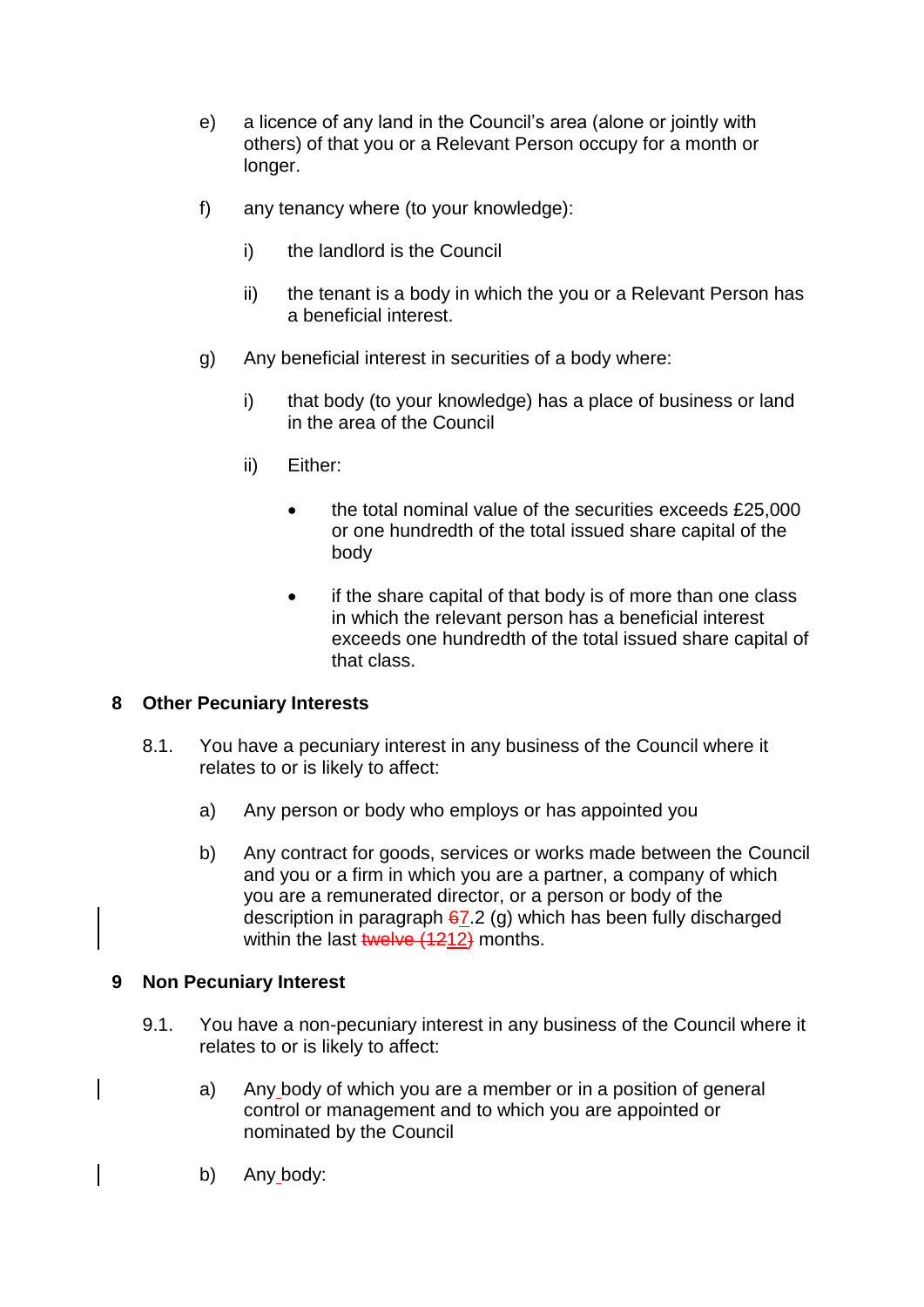- i) exercising functions of a public nature
- ii) directed to charitable purposes
- iii) one of whose principle purposes includes the influence of public opinion or policy (including any political party or trade union); of which you are a member or in a position of general control or management
- iv) the interest of any person from whom you have received a gift or hospitality with an estimated value of at least £50 or totalling £100 over a year from a single source25
- v) a decision in relation to that business which might reasonably be regarded as affecting your wellbeing or the wellbeing of a Relevant Person to a greater extent that the majority of:
	- (a) (in the case of authorities with electoral divisions or wards) other Council Tax payers, ratepayers or inhabitants of the electoral division or ward, as the case may be, affected by the decision
	- (b) (in all other cases) other Council Tax payers, ratepayers or inhabitants of the Council area.

#### **10 Disclosure of Interests (Disclosable Pecuniary Interests, Other Pecuniary Interests and Non-Pecuniary Interests)**

- 10.1. Subject to sub-paragraphs 9.2 to 9.3107.42 to 910.43, where you have a Disclosable Pecuniary Interest, any other Pecuniary Interest or Non-Pecuniary Interest in any business of the Council and you are present at a meeting of the Council at which the business is considered, you must disclose to that meeting the existence and nature of that interest. You must do this whether or not thesuch interest is registered on your register of Interests or for which you have made a pending notification.
- 10.2. Sub-paragraph 910.1 only applies where you are aware or ought reasonably to be aware of the existence of the Relevant Person's interest.
- 10.3. Where you have an interest in any business of the Council which would be disclosable by virtue of under paragraphs 7-9.4 but by virtue of paragraph 132 (sensitive interests) details of the interest are not registered in the Council's published register of Councillors' interest, and that the interest is a Disclosable Pecuniary Interest (if that is the case), you must indicate you have an interest but you need not disclose the nature of the interest to the meeting.
- 10.4. Where you have a Pecuniary Interest in any business of the Council and a function of the Council may be discharged by you acting alone in relation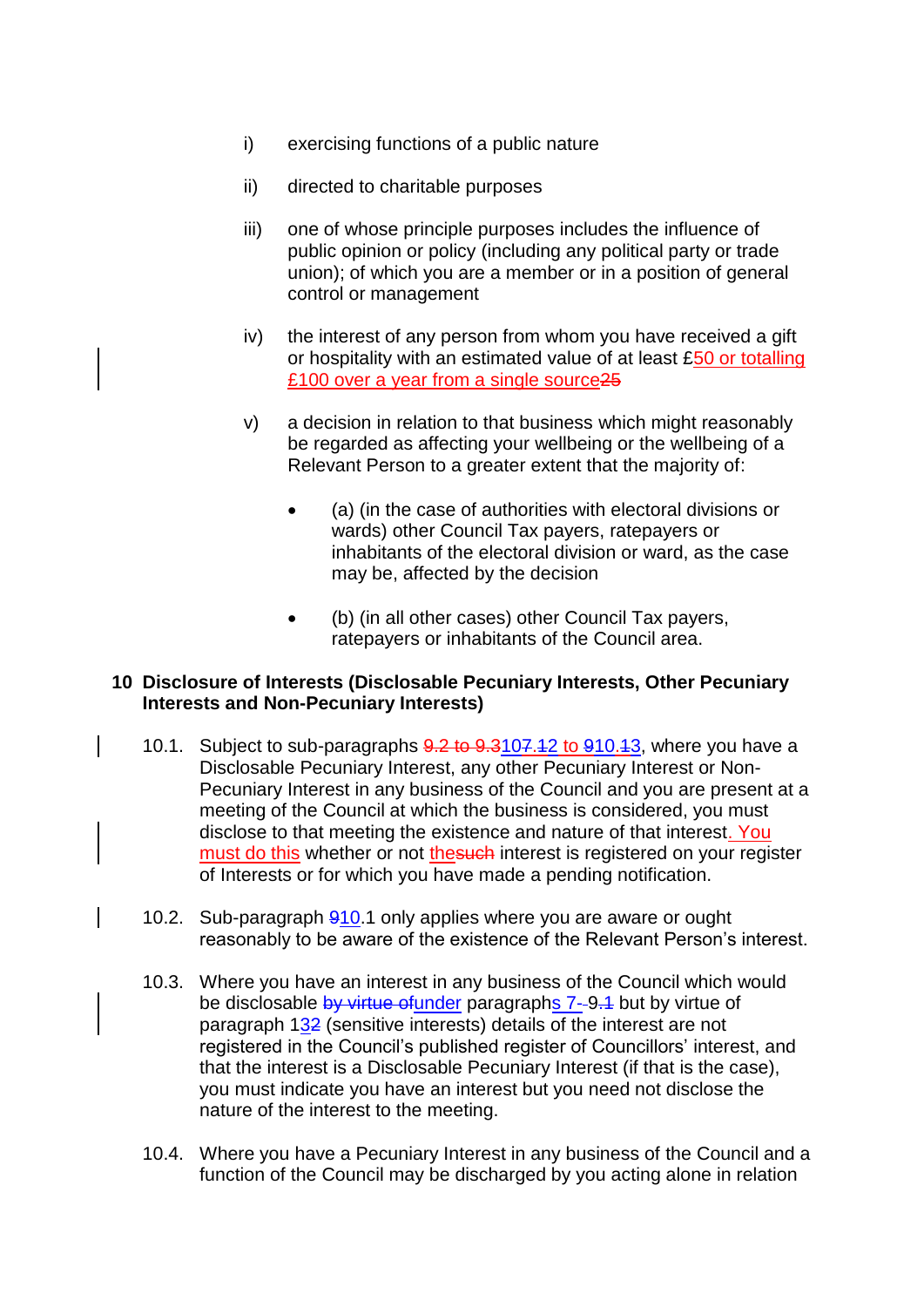to that business, you must ensure you notify the Council's Monitoring Officer of the existence and nature of that interest within 28 days of becoming aware that you will be dealing with the matter. even if more than 28 days before you will actually deal with the business.

10.5. Where you have an interest in any business of the Council which would be disclosable by virtue of paragraph 109.1, and you have made an executive decision in relation to that business you must ensure that any written statement of that decision records the existence and nature of that interest;. In this paragraph "executive decision" is to be construed in accordance with any regulations made by the Secretary of State under section 22 of the Local Government Act 2000 (access to information relating to meetings of the Council).

## **11 Effects of Interest on Participation**

- 11.1. Disclosable Pecuniary Interests
	- a) if you are present at a meeting of the Council or of any Committee, Sub -Committee, Joint Committee or Joint Sub -Committee of the Council and you have a Disclosable Pecuniary Interest in any matter to be considered or being considered, at the meeting and you are of that interest:
		- i) you must not participate , or participate further, in any vote, or further vote, taken on the matter at the meeting
		- ii) you must withdraw from the room or chamber where the meeting considering the business is being held unless you have received a prior dispensation from the Council's Monitoring Officer. **proper officer.**
	- b) if you have a Disclosable Pecuniary Interest in any business of the Council you must not:
		- i) exercise executive functions in relation to that business
		- ii) seek improperly to influence a decision about that business.
	- c) if a function of the Council may be discharged carried out by a Councillor acting alone and you have a Disclosable Pecuniary Interest in any matter to be dealt with or being dealt with in the course of discharging carrying out that function you may not take any steps or any further steps in relation to the matter (except for the purpose of enabling the matter to be dealt with otherwise by yourselfby another person.
- 11.2. Other Pecuniary Interests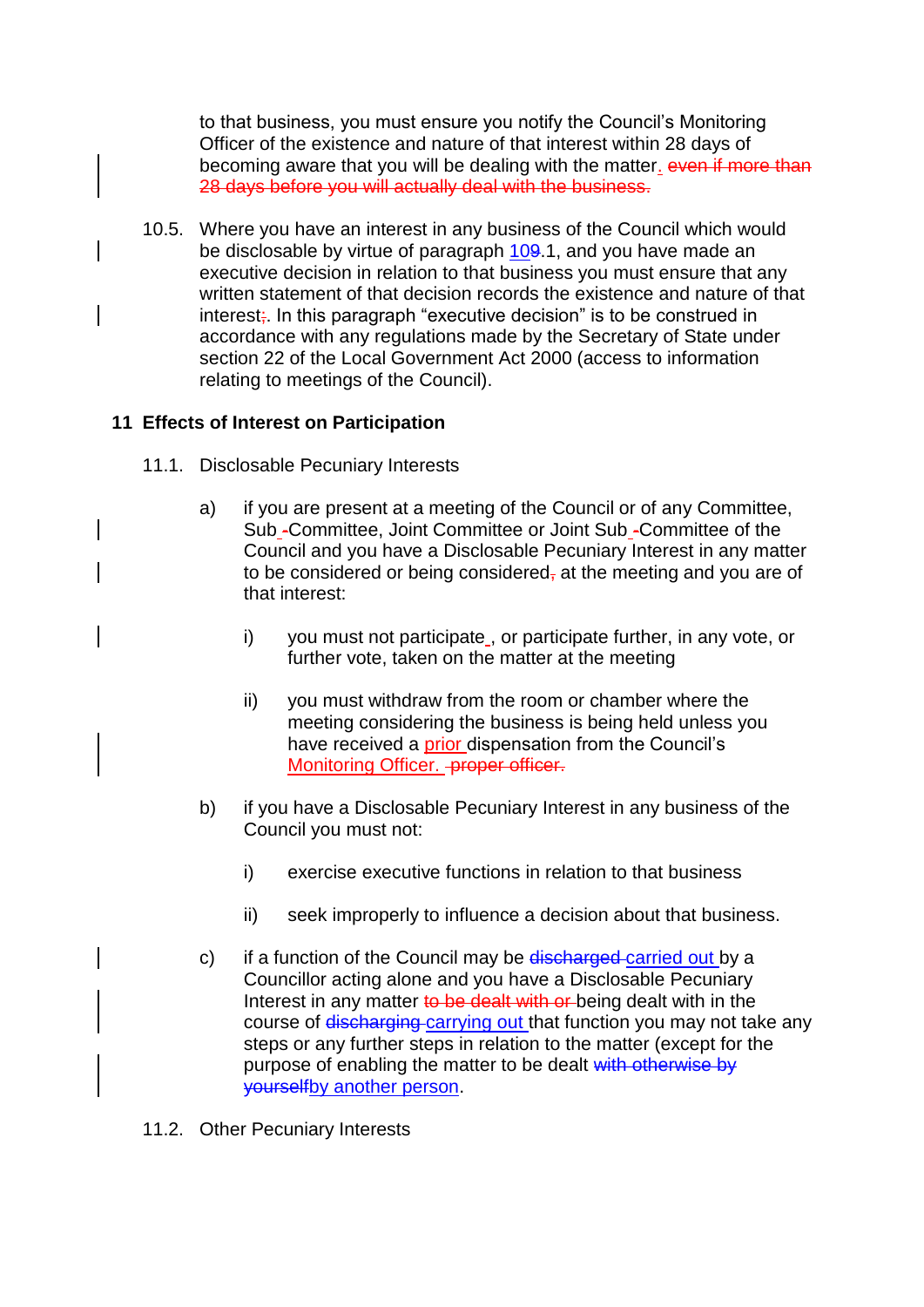- a) If you have an Other Pecuniary Interest in any business of the Council which a member of the public with knowledge of the relevant facts would could be reasonably regarded as so-significant and that  $\overline{16}$ -likely to prejudice your judgement in the public interest and you are present at the meeting of the Council at which such business is to be considered or is being considered you must:
	- i) disclose the existence and nature of the interest in accordance with paragraph 10.1 (subject to paragraph 10.3);
	- ii) withdraw from the room or chamber where the meeting considering the business is being. held unless you have obtained a dispensation from the Council's proper officer.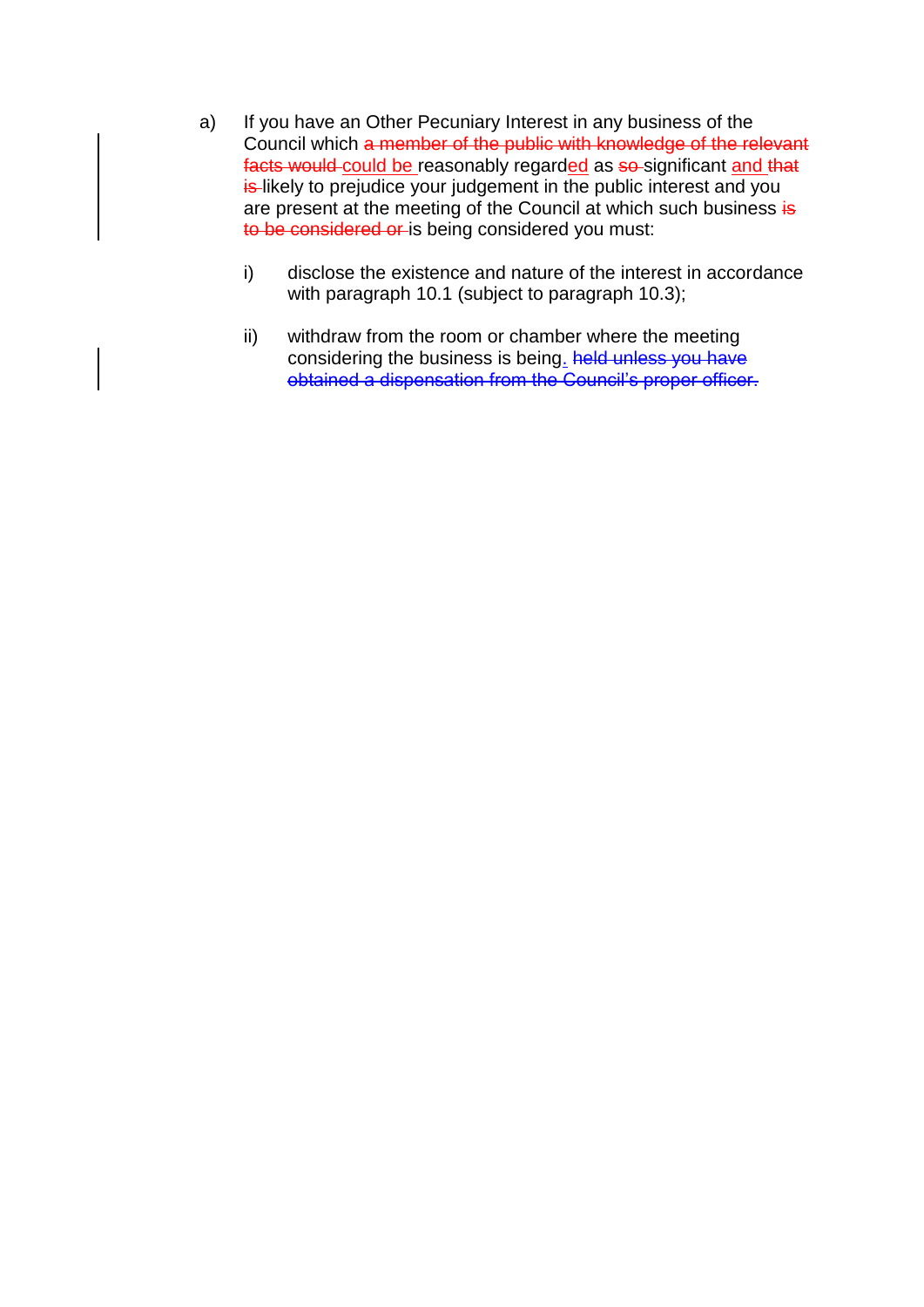# **Councillor Code of Conduct (Part 3) Register of Councillor Interests**

## **12 Registration of Councillors' Interests**

- 12.1. Subject to paragraph 13, you must, within 28 days of:
	- a) this Code being adopted by or applied to your Council
	- b) your election, re-election or appointment or re-appointment to office (where that is later), or co-opted onto the Council register in the Council's register of Councillors' interests (maintained by the Monitoring Officer under Section 29(1) of the Localism Act 2011) details of:
		- i) Disclosable Pecuniary Interests as referred to in paragraph 67 that you, your spouse, civil partner or person with whom you live as if they were your spouse or civil partner in so far as you are aware of their interests at that time
		- ii) Pecuniary Interests referred to in paragraph 89 that you have.
	- c) Subject to paragraph  $123$ , you must within 28 days of becoming aware of any new Disclosable Pecuniary Interest as referred to in paragraph  $\frac{78}{10}$  that you, your spouses, civil partner or person with whom you live as if they were your spouse or civil partner or change to any Disclosable Pecuniary Interest registered under paragraphs 12 $b$ . (i) or (ii) above.
	- d) by providing written notification to the Council's Monitoring Officer.

## **13 Sensitive Information**

13.1. Where you have a Disclosable Pecuniary Interest referred to in paragraph 7 or Pecuniary Interest referred to in paragraph 8 and the nature of the interest is such that you and the Council's Monitoring Officer consider that disclosure of details of the interest could lead to you or a person connected with you being subject to violence or intimidation if the interest is entered in the Council's register then copies of the register available for inspection and any published version of the register should not include details of the interest. The register-but may state that you have an interest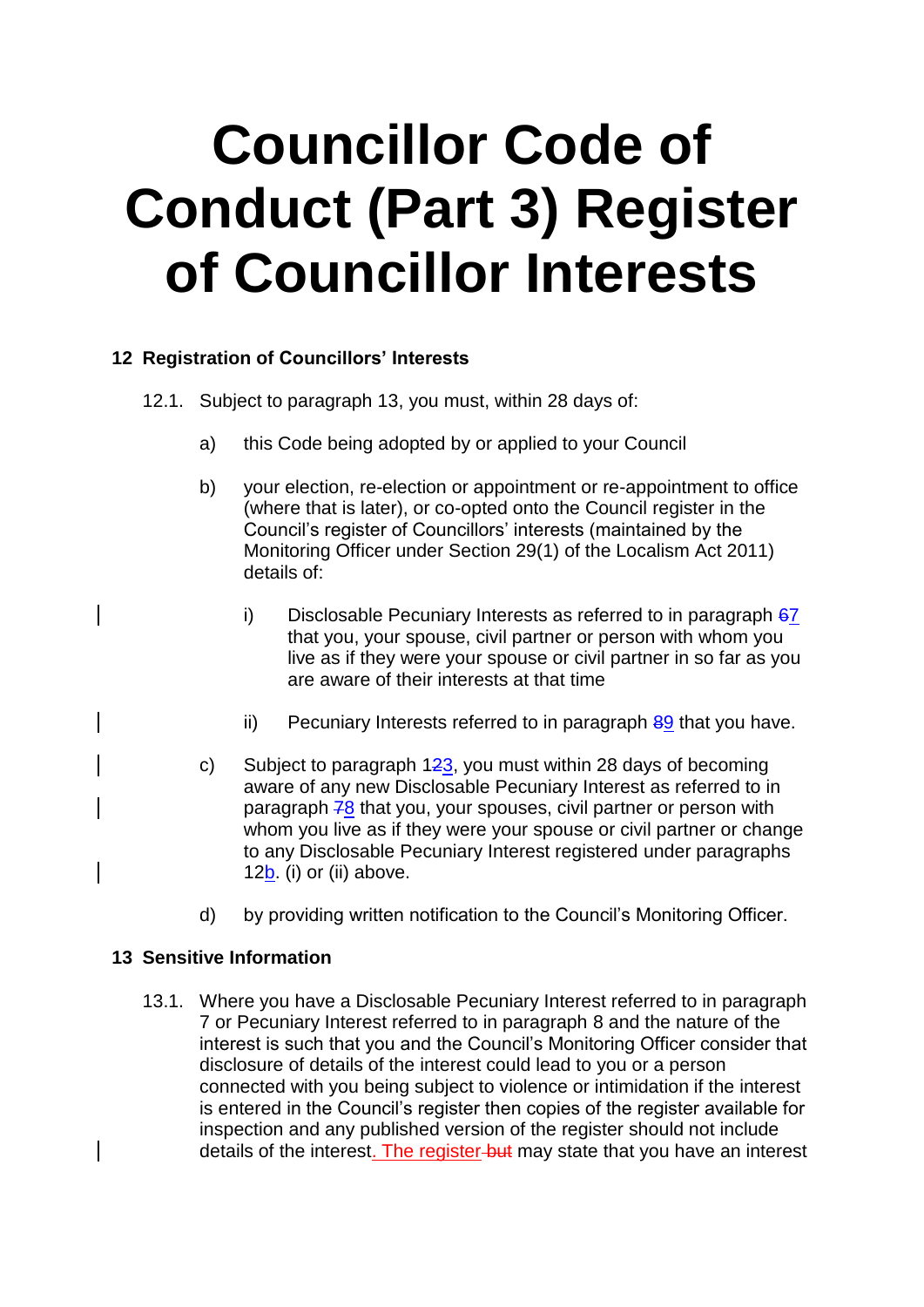details of which are withheld under s32(2) of the Localism Act 2011 and/or this paragraph.

- 13.2. You must, within 28 days of becoming aware of any change of circumstances which means that information excluded under paragraph 13.1 is no longer sensitive information, notify the Council's Monitoring Officer.
- 13.3. In this Code "sensitive information" means information whose availability for inspection by the public creates, or is likely to create, a serious risk that you or a person who lives with you may be subject to violence or intimidation.

### **14 Register of Gifts and Hospitality**

 $\overline{\phantom{a}}$ 

- 14.1. You must within 28 days of receipt, notify the Council's Mmonitoring Oefficer in writing of any gift, benefit or hospitality with a value in excess of £50 or totalling £100 over a year from a single source25 which you have accepted as a Councillor from any person or body other than the Council.
- 14.2. The monitoring officer will place your notification on the public register of gifts and hospitality.
- 14.3. This duty to notify the Mmonitoring Oefficer does not apply where the gift, benefit or hospitality comes within any description approved by the Council for this purpose.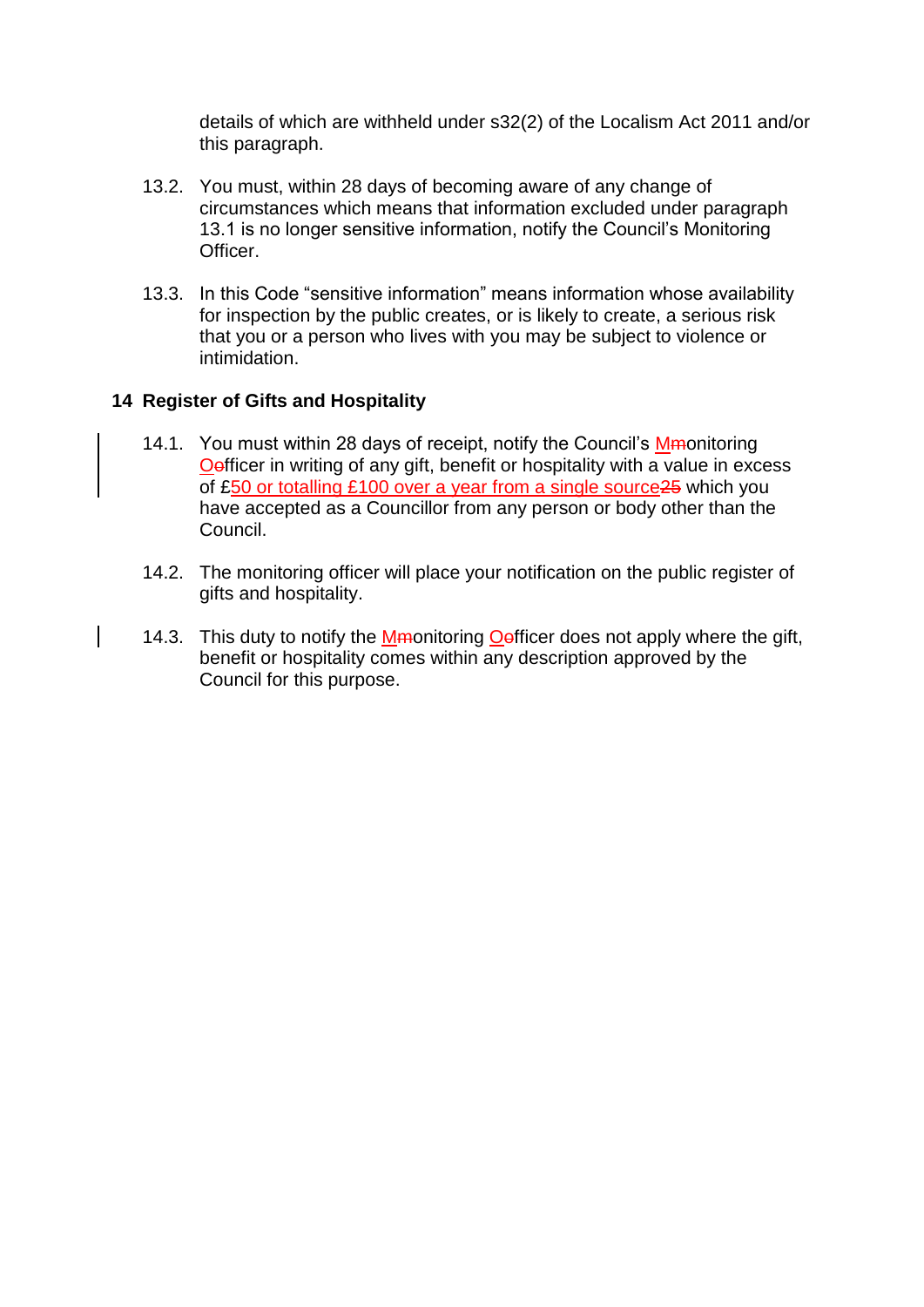# **Councillor Code of Conduct (Appendix 1) The Nolan Principles and Section 28(1) of the Localism Act 2011**

## **1 Selflessness**

1.1. To serve the public interest and never improperly confer an advantage or disadvantage on any person.Holders of public office should act solely in terms of the public interest.

## **2 Integrity**

2.1. Not to place themselves in situations where their integrity may be questioned, should not behave improperly and should on all occasions avoid the appearance of such behaviour. Holders of public office must avoid placing themselves under any obligation to people or organisations that might try inappropriately to influence them in their work. They should not act or takes decisions in order to gain financial or other material benefits for themselves, their family, or their friends. They must declare and resolve any interests and relationships.

## **3 Objectivity**

3.1. Make decisions on merit, including making appointments, awarding contracts or recommending individuals for rewards or benefits.Holders of public office must act and take decisions impartially, fairly and on merit, using the best evidence and without discrimination or bias.

## **4 Accountability**

- 4.1. To be accountable to the public for their actions and the manner in which they carry out their responsibilities and should co-operate fully and honestly with any scrutiny appropriate to their Office.Holders of public office are accountable to the public for their decisions and actions and must submit themselves to the scrutiny necessary to ensure this.
- **5 Openness**